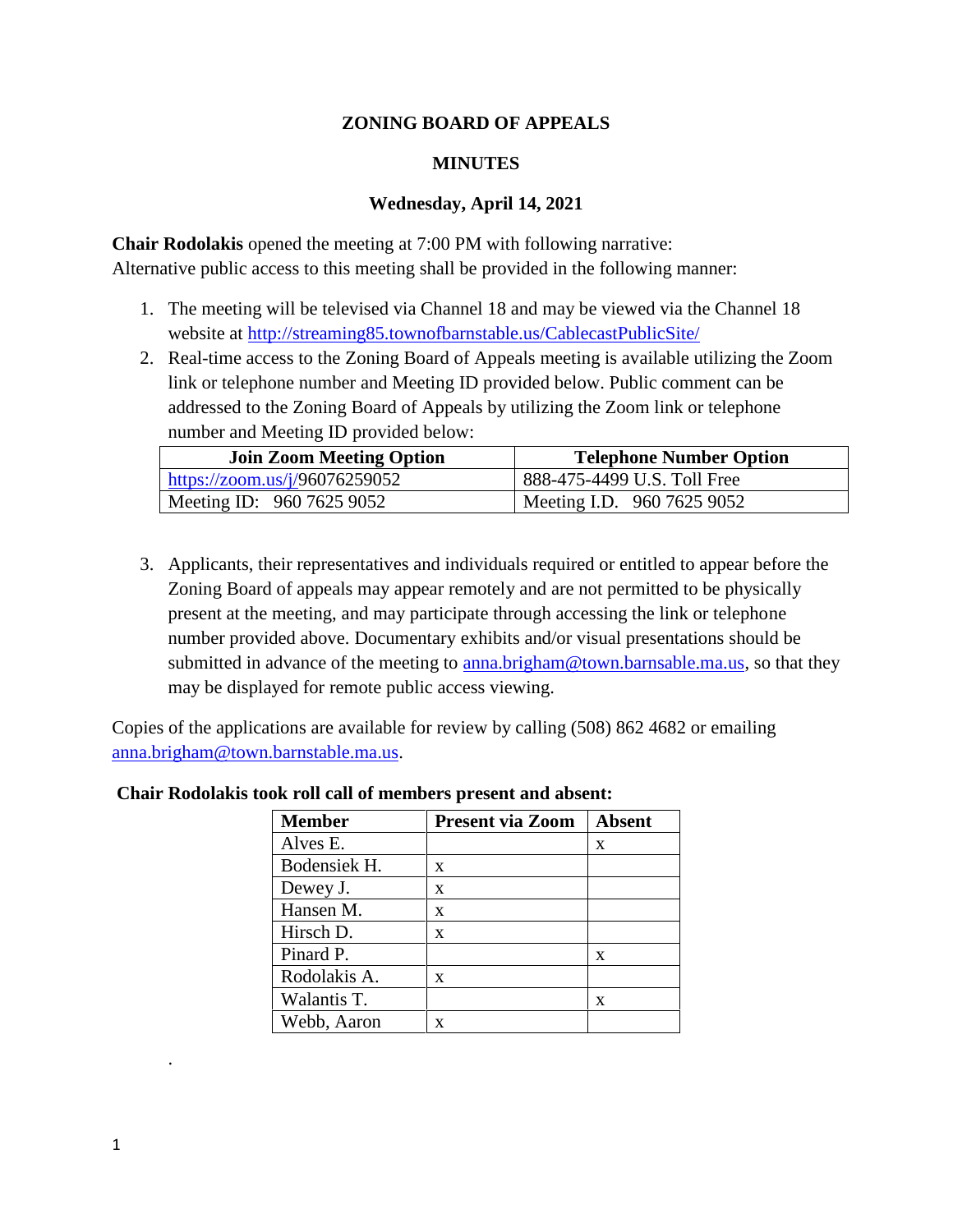### **Taping of meeting**

No one taping.

## **MINUTES**

To be approved this evening – minutes of November 18, 2020 and January 13, 2021 **Mr. Hirsch** moved to approve minutes as submitted with **Mr. Dewey** seconding the motion.

| <b>Member</b> | <b>Present via Zoom</b> | <b>Absent</b> |
|---------------|-------------------------|---------------|
| Alves E.      |                         | X             |
| Bodensiek H.  | In favor                |               |
| Dewey J.      | In favor                |               |
| Hansen M.     | In favor                |               |
| Hirsch D.     | In favor                |               |
| Pinard P.     |                         | X             |
| Rodolakis A.  | In favor                |               |
| Walantis T.   |                         | X             |
| Webb, Aaron   | In favor                |               |

**Motion Carried – all in favor**.

### **OLD BUSINESS**

**None**

### **NEW BUSINESS**

**POINT OF INFORMATION: Chair Rodolakis** suggested that Appeal No. 2021-014 and 2021-015 be consolidated. Chair Rodolakis read both appeals at this point.

**Appeal No. 2021-014 Johnson**, Lot 1 Linda and Donald Johnson have petitioned for a Variance in accordance with Section 240-36 Resource Protection Overlay District, 240-128 Definitions. The Petitioners are proposing to divide one conforming lot containing two dwellings into two nonconforming lots with an existing dwelling on each. The subject property is located at 495 Willow Street, West Barnstable MA as shown on Assessor's Map 130 as Parcel 003. It is located in the Residence F (RF) Zoning District and Resource Protection Overlay District (RPOD).

**Appeal No. 2021-015 Johnson**, Lot 2 Linda and Donald Johnson have petitioned for a Variance in accordance with Section 240-36 Resource Protection Overlay District, 240-128 Definitions, 240-007 D. Lot Shape Factor. The Petitioners are proposing to divide one conforming lot containing two dwellings into two nonconforming lots with an existing dwelling on each. The subject property is located at 495 Willow Street, West Barnstable MA as shown on Assessor's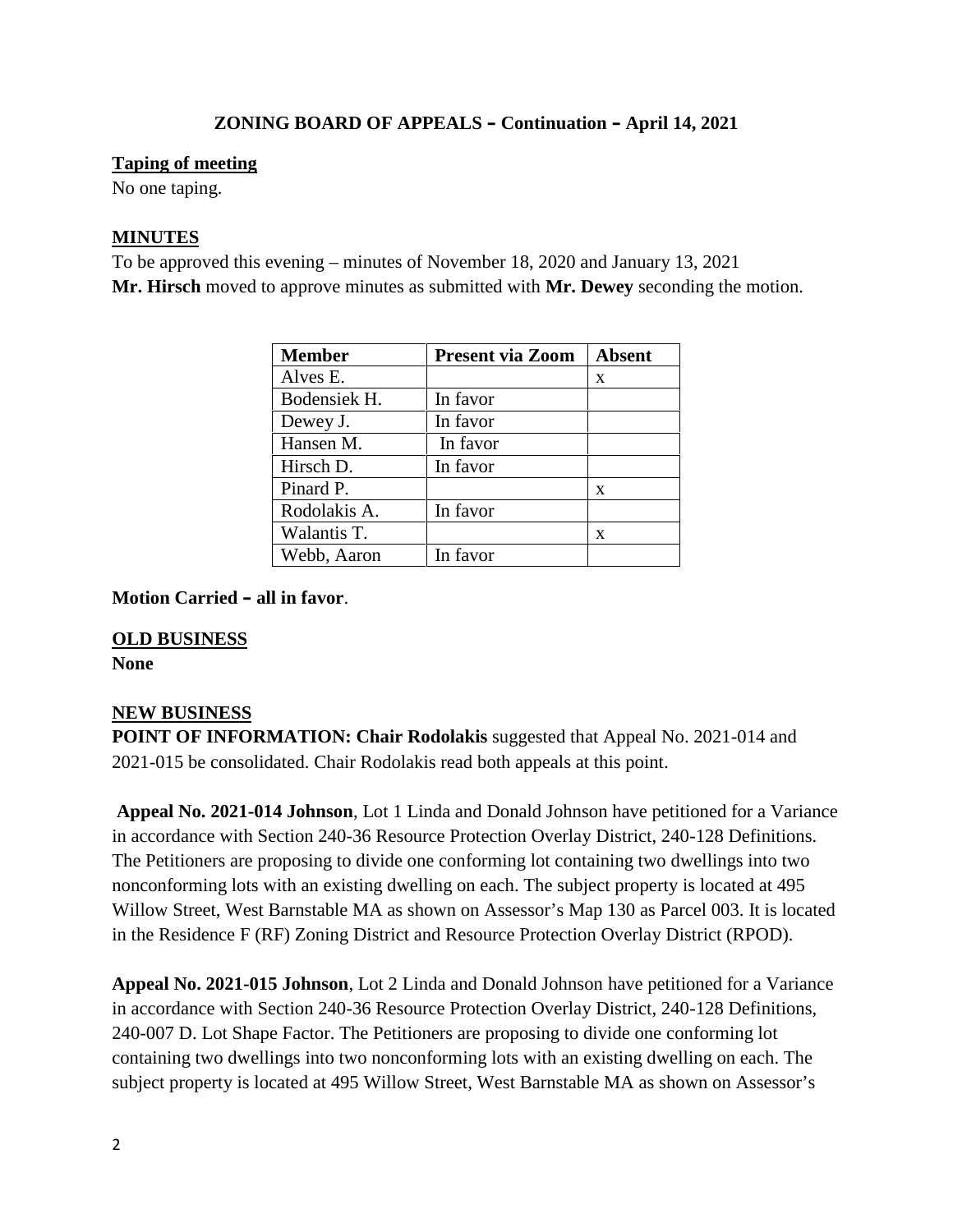Map 130 as Parcel 003. It is located in the Residence F (RF) Zoning District and Resource Protection Overlay District (RPOD).

**Chair Rodolakis** recognized Attorney Revere on behalf of the applicant. Attorney Revere agreed that the two appeals be combined. He noted that this is a very simple matter. The property is at the far end of Willow Street, it is a large lot. For reasons not completely clear had two separate dwellings built on it. The first dwelling was the cottage estimated by the Assessors was built in 1960. (It may even predate that). It has all the accoutrements of a cottage etc. In 1974 a building permit was issued for a  $2<sup>nd</sup>$  home on the same property. He noted he had been through building permit files and didn't know if Ms. Brigham receive the information but the files do not give any information as to the existence of the  $2<sup>nd</sup>$  dwelling shown on various plans for the septic and things like that. What this proposal is is dealing with a classic issue as has "vexed" people in zoning for a while is, "what do you do with two existing structures; it's a non-conforming use, two structures on one lot." What it has come down to is a two step process over the last five years: 1) go to ZBA and get a variance because the division creates a couple of new non conformities; 2) after we get approval for variance we still have to get the Planning Board to sign off on the plan (and the Planning Board can't sign off on the plan unless there is a variance and vice-versa). After consulting with the town the decision is that, "You should first go to the ZBA (see if you can get a variance there). Then go to the Planning Board to see if they will sign off on the plan. The real issue here (no matter how you slice it is this area is resource protection overlay district which has a two acre minimum standard). It is also the RF district that has a one acre. We can meet those requirements. Due to the nature of the lot, the  $2<sup>nd</sup>$  lot does not meet frontage requirements and it also does not meet shape factor. We have a 2.6 acre lot and in Attorney Revere's estimate is not a small piece of property with an early 1960's possibly 1950's cottage and then a 1974 2500 (rounded up slightly) square foot home. It's been in the Johnson family (the lot) for over seventy years. Here Attorney Revere went into the description of the shape factor of the lot. We are here this evening to do this going through Zoning and to break two separate lots. There are other ways Attorney Revere noted. He listed the facts of this appeal (sent to the ZBA members) l: a) Lot one will have the current house (2500 square foot property, it has a septic system and well that falls within the bounds of it b) It will a 1.45 acre parcel (that itself is ¾ of the size of the resource protection overlay district). It meets all requirements of zoning, frontage, set back, etc. It doesn't meet the two acre requirement of the Resource Protection Overlay District. Requirement of shape factor of 20. The second lot is the cottage lot. This is the one that is at the junction of the square and the wing. The wing has a triangle at the end of it to make it harder to make shape. Dan Ojala drew a lot that has a panhandle foot that goes to the road, provides frontage on the road and also as you look at the plan you'll see that it has the so-called wing to the north. Looking at the lot he proposed is a 1.05 acre lot. It has a shape factor in excess of 22 and it does not meet the frontage requirements because we gave it frontage but it gave it sort of a foot along the road. What Dan also did was remove the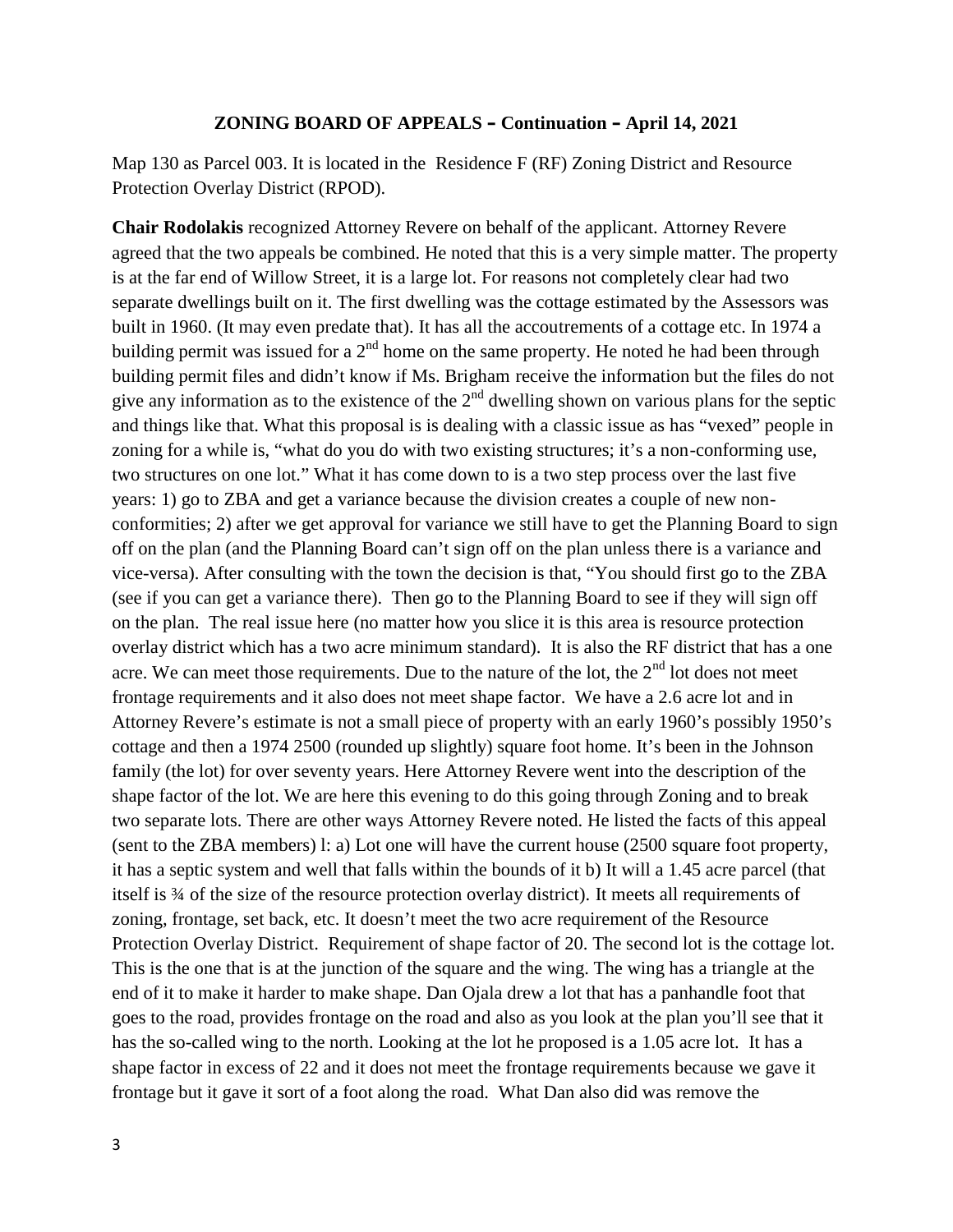Panhandle factor from the road and you got rid of the triangle you basically have a .83 acre lot which is a pretty big lot which has a shape factor of 21. Further discussion on shapes of the lots continued. The structures are really the unique circumstance here, that is two preexisting structures (both given building permits when they were issued)….the second one issued in 1974, the cottage was there; people were living in it. They both have the devices in a living unit and they have separate septic systems, separate wells. It generally affects this parcel, this structure and not zoning districts as a whole. The hardship here is the property can't be divided in any other way, shape or form. The property exists as two structures and its uniqueness is the structures and the inability to separate them except through getting a variance or a legal artifice of creating a condominium. It is Attorney Revere's opinion that it makes complete sense based on facts to grant a variance here. Attorney Revere welcomes questions from the board.

**ZBA Member Hanson** questions the hardship. Felt he was not understanding the hardship. Is it financial; why are we splitting these from the applicant's stand point? Attorney Revere, we are splitting because there are not a lot of lot buyers and the like that would buy a property that comes with two completely separate homes. The Johnsons have owned the property for a while; they are reaching the age of retirement. It is a property that may or may not remain in the family in the future. It may partially remain in the family or not. But as it stands, the real hardship is they are in a situation where they have two dwellings and it's a non-conforming use and its attempt to get rid of some of the non-conforming use and create it into a more conforming single

family residence district but by doing it the nature of the lot creates the problem. It is **Mr. Hanson's** opinion that there is a market for this sort of property where you have a main dwelling. Asking again, is this a hardship for financial reasons where the applicant would like to sell one parcel or still live in another parcel. I question why grant the variance? Where is the hardship? Jeff Johnson, applicant noted that this is his mom's house. His dad had passed. Going back, his dad, uncle had built the cabin in the 50s. Grandmother built the house in the 70s. When father passed his mother was not likely going to sell the house. There's a lot of sentimental value in the cottage. What we would like to do is keep the cottage and sell the house. That is what the real driver is in this. The brokers we've dealt with have said it's easier to sell….I'm sure there are some buyers who would like two structures on a property; it's cleaner if we separate it as two different properties and we get to keep the cottage for sentimental reasons.

**Chair Rodolakis** asked what has been done as neighborhood outreach. Attorney Revere has not done so but did ask Mr. Johnson to make sure he spoke with various abutters. He deferred to Mr. Johnson. Mr. Johnson's brother lives on Cedar Street. Some of his best friends live in the nearby houses so we haven't received any negative responses. His parents have been there forever and have always gotten along with everyone. **Mr. Webb** asked if the Johnsons living in the front on Lot 1 and is Lot 2 being maintained by a separate tenant. Mr. Johnson indicated that his mother lives in the front house and the cabin up on the hill is used by all the children. **Mr. Webb** noted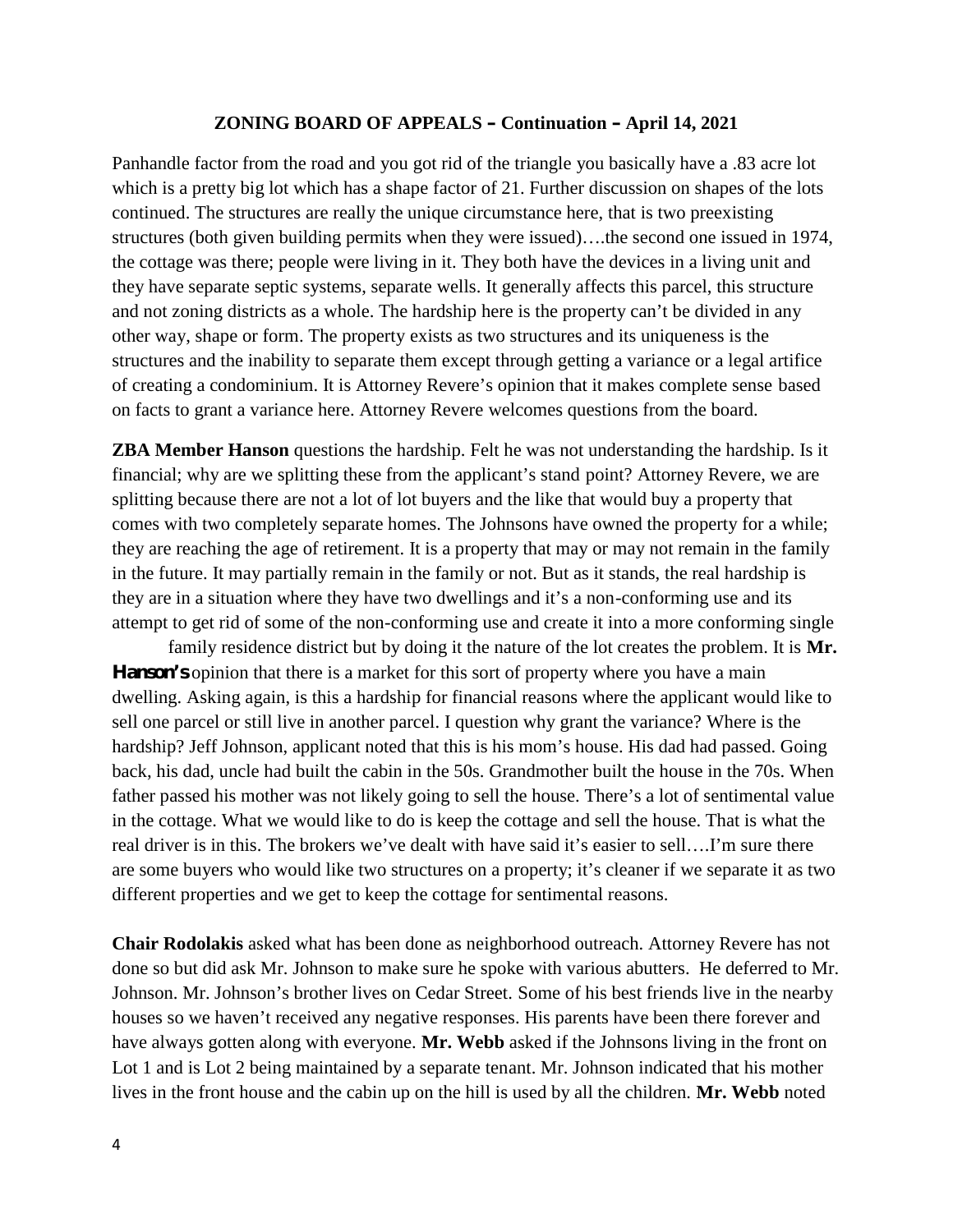that it is not an income generating property. Mr. Johnson stated, "no." **Chair Rodolakis** closed board discussion. Opened it up for Public Comment: Hearing none - **Chair Rodolakis** closed public comment.

**Chair Rodolakis** back to board for deliberation. He noted that he was in a two unit condo in Boston with an upstairs and downstairs and it was **Chair Rodolakis**'s opinion that it was probably the worst way to own real estate. In the past it has been my experience that we have allowed variances under these circumstances. **Chair Rodolakis** has no problem doing it regardless what they decide. These are his thoughts he reiterated. **Mr. Dewey** has a concern because ZBA has seen a lot of these detached family apartments and the applicant has stated that it is being used by the family. If we are looking at a preexisting nonconformity to him it has become a family apartment over the past ten years or seven years. So I have a little bit of an issue there and again I don't see a hardship here and I worry that we are opening up a Pandora's box to all these family apartments becoming …some of our larger lots broken off as multiple lots. **Mr. Hanson** has some concern that again he's not really seeing the hardship and that was sort of my question in the beginning. He totally understands; he has been in a similar situation with a family house. I'm finding it a stretch….it just looks like it is being severed off…strictly to sell. **Mr. Hirsch** agrees with **Members Dewey** and **Hanson**. He is having a problem with it in setting a precedent. If we approve this, there is no reason that we shouldn't approve everybody. With a second dwelling on a lot. ..Especially where this is a non-conforming lot. **Mr. Hirsch** does not see the hardship involved here. Pretty soon, I heard, we are going to allow accessory dwelling whether it be part of the main house or a separate free standing house almost by right. If that happens, there could be one-hundred more of these and all of a sudden people will want to divide their lots and sell it off. It's a way to take the money out of the property. Mr. Bodensiek: My issue is with the lot size and the shape factor is a little "iffy" to. I don't see the hardship. **Chair Rodolakis** to Attorney Revere…..it sounds like the numbers will not work in your favor (referring to number of votes). I don't know if you want to withdraw without prejudice….if you want us to go forward with the vote. If you want to continue it, it's your decision. Attorney Revere will confer with his client via text while the board waits. Attorney Revere received his answer back and said he wants to think about withdrawing and I would like to ask to continue because I do think I can address the board's number of issues if we came back. I felt this was very straightforward but there is a long history of how this comes about. This is not something that was created illegal. It was created with permits for both properties. **Chair Rodolakis** moved to continue Appeal Nos. 2021-14 and 2021-15 both being Linda and Donald Johnson until May 12th meeting at 7:01 PM. **Members Hanson and Dewey** both seconded at once.

#### **ZONING BOARD OF APPEALS – Continuation – April 14, 2021**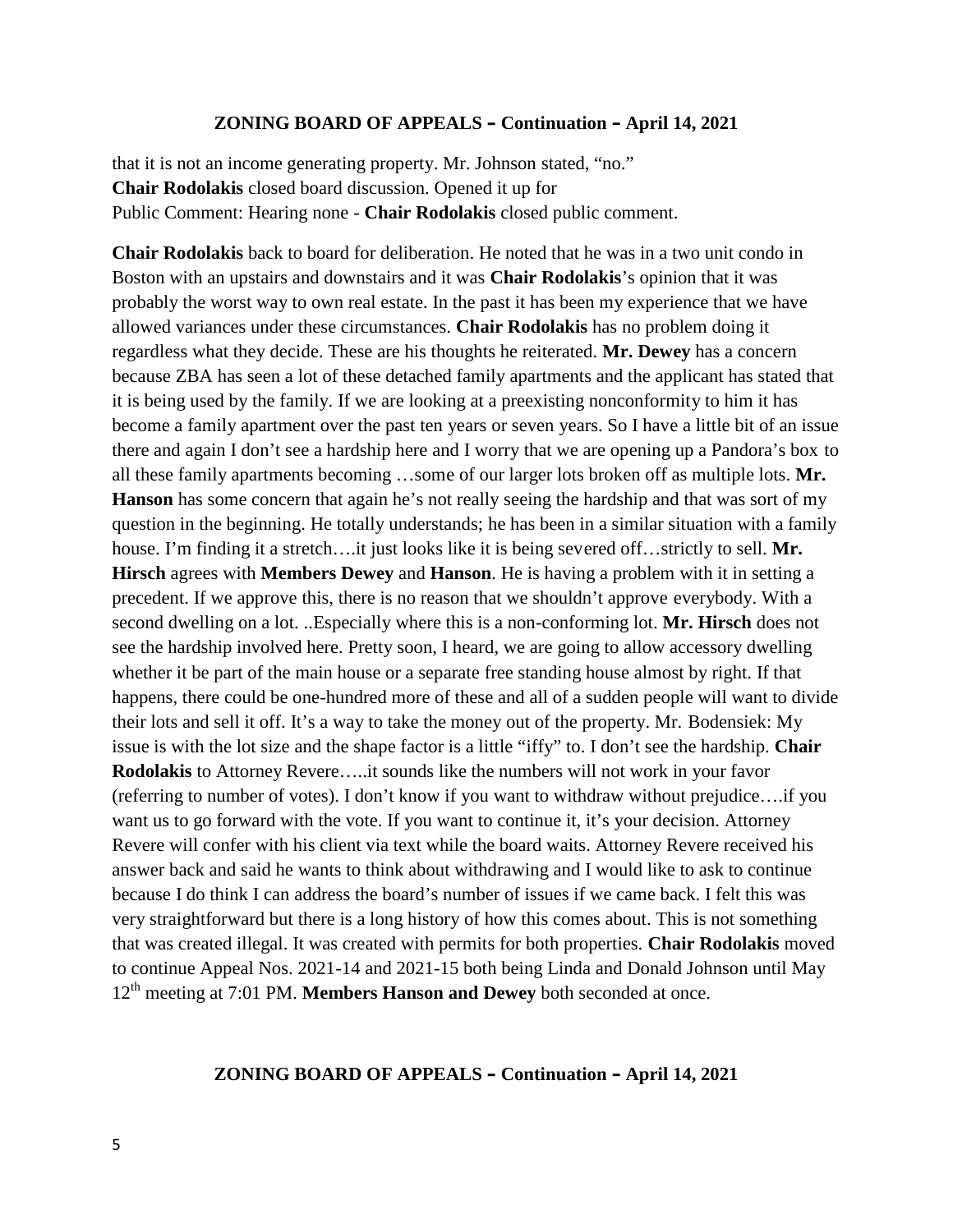| Member       | Appeal Nos. 2021-14<br><b>Appeal No. 2021-15</b> | <b>Absent</b> |
|--------------|--------------------------------------------------|---------------|
| Alves E.     |                                                  | X             |
| Bodensiek H. | In favor                                         |               |
| Dewey J.     | In favor                                         |               |
| Hansen M.    | In favor                                         |               |
| Hirsch D.    | In favor                                         |               |
| Pinard P.    |                                                  | X             |
| Rodolakis A. | In favor                                         |               |
| Walantis T.  |                                                  | X             |
| Webb, Aaron  |                                                  |               |

## **All in favor for continuance of Appeal Nos. 2021-14 & 15 to the May 12th meeting.**

**Chair Rodolakis** was requested to read into the minutes the following appeal: **Appeal No. 2021-016 McDonough** James McDonough of 111 Mockingbird Lane, Marstons Mills, MA has filed an appeal citing an appeal of an Administrative Official's Decision. The Building Commissioner issued a decision dated January 29, 2021 denying Mr. McDonough's request for enforcement to suspend uses at the property at 810 Wakeby Road, Marstons Mills. The appeal also cites Zoning Ordinance Section 240-10 Prohibited Uses, and states: "the nature of activity presently is not legal use, request is to end all "by right" activities immediately by enforcing Barnstable Zoning bylaw against prohibited uses." The subject property is located at 810 Wakeby Road, Marstons Mills, MA as shown on Assessors Map 013 as Parcel 052. It is located in the Residence F (RF) Zoning District. \*\*Re-Noticed for April 28th\*\*

**Appeal No. 2021-017 Johnson** David G. and Elizabeth T. Johnson have applied for a Special Permit in accordance to Section 240-46 Home Occupation. The Applicants are proposing to establish two Home Occupations: a design and décor business, including off-site and online sales of product; and a graphic design business. The subject property is located at 5 Putnam Avenue, Cotuit, MA as shown on Assessors Map 036 as Parcel 034. It is located in the Residence F (RF) Zoning District.

**Chair Rodolakis** recognized Ms. Johnson to speak. She is opening a new business. New business shouldn't have any effect on her surroundings or her neighbors. There should be no retail business at her site. It's either on-line or off-site. She is in RF Zone in Barnstable and has to get a special permit in order to get a business certification for a home occupied business. **Chair Rodolakis** asked if she had seen the staff conditions regarding non transferables etc and Ms. Johnson stated she had.

**Chair Rodolakis** opened up discussion to the board. **Mr. Dewey** asked if all her deliveries and pickups will be UPS or Fedex. Ms. Johnson replied in the affirmative. One truck in and out.

## **ZONING BOARD OF APPEALS – Continuation – April 14, 2021**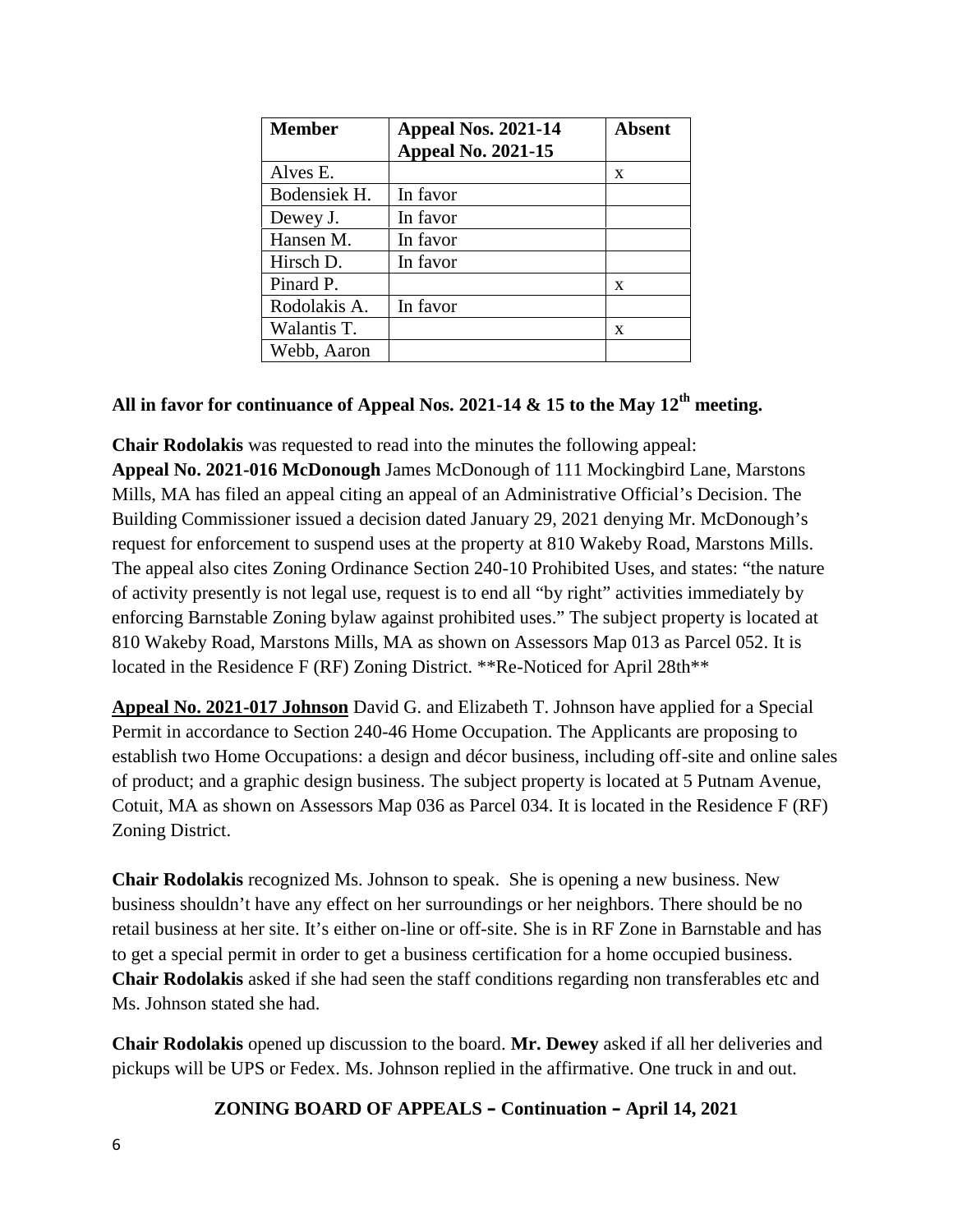**Chair Rodolakis** closed board discussion and opened up **Public Comment**. Ms. Kornblum of 746 Main and she is speaking for Ms. Johnson. She is all for her business. No one else stepped up; therefore **Chair Rodolakis** closed public comment.

**Chair Rodolakis** brought back to board for deliberation. **Mr. Webb**: Didn't have anything to say other then he was in favor of it. He knows the property and where it exists. As long as she follows the conditions, there should be no problem.\He doesn't think there will be any impact on the neighborhood.

## **Chair Rodolakis read the findings.**

- 1. The application falls within a category specifically excepted in the ordinance for a grant of a special permit. The proposed use is located within the Residence F District and is allowed by Special Permit under Section 240-46 C. Home Occupation.
- 2. After an evaluation of all the evidence presented, the proposal fulfills the spirit and intent of the Zoning Ordinance and would not represent a substantial detriment to the public good or the neighborhood affected.
- 3. The site plan has been reviewed by the Site Plan Review Committee and found to be of no significant detriment (see letter dated February 24, 2021).
- 4. The application falls within a category specifically excepted in the ordinance for a grant of a special permit. The proposed use is located within the Residence F District and is allowed by Special Permit under Section 240-46 C. Home Occupation.
- 5. After an evaluation of all the evidence presented, the proposal fulfills the spirit and intent of the Zoning Ordinance and would not represent a substantial detriment to the public good or the neighborhood affected.
- 6. The site plan has been reviewed by the Site Plan Review Committee and found to be of no significant detriment (see letter dated February 24, 2021).

| <b>Member</b> | <b>Appeal Nos.</b><br>2021-17 | Absent |
|---------------|-------------------------------|--------|
| Alves E.      |                               | X      |
| Bodensiek H.  | In favor                      |        |
| Dewey J.      | In favor                      |        |
| Hansen M.     |                               |        |
| Hirsch D.     | In favor                      |        |
| Pinard P.     |                               | X      |
| Rodolakis A.  | In favor                      |        |
| Walantis T.   |                               | X      |
| Webb, Aaron   | In favor                      |        |

**ZONING BOARD OF APPEALS – Continuation – April 14, 2021**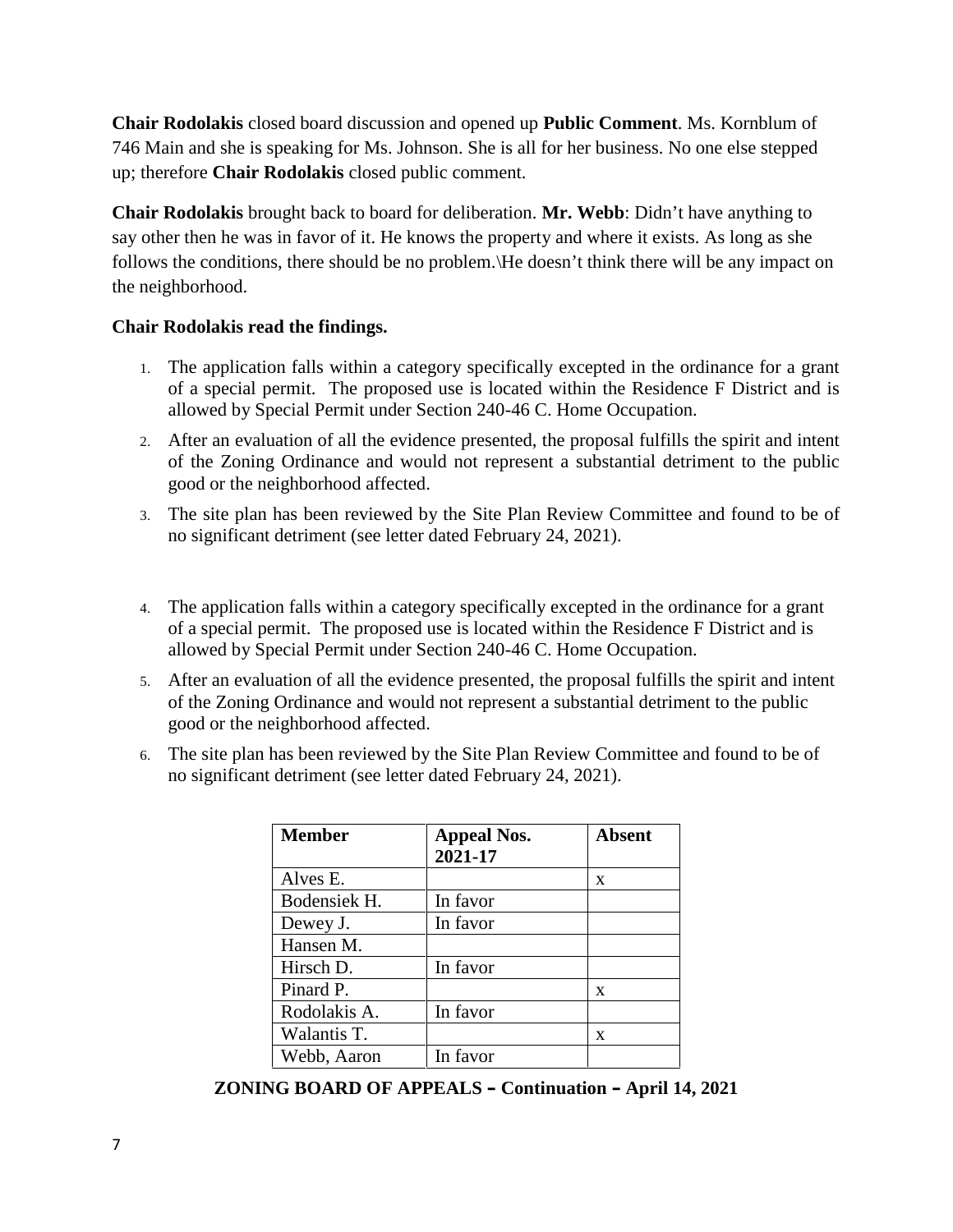### **All in favor on findings**

### **CONDITIONS**

Based on the findings of fact, a motion was duly made and seconded to grant Special Permit No. 2021-017 subject to the following conditions:

- 1. Special Permit No. 2021-017 is granted to David G. and Elizabeth T. Johnson to establish two Home Occupations: a design and décor business, including off-site and online sales of product; and a graphic design business at their residence located at 5 Putnam Avenue, Cotuit, MA.
- 2. The home occupation shall conform to all of the requirements of Section 240-46 B.  $(1)$   $(12)$  and Section 240-46 C.  $(1)$  -  $(7)$  of the Zoning Ordinance.
- 3. This permit is issued only to the applicants and is not transferable.
- 4. There shall be no customers on site.
- 5. All distribution of product will be done by the Applicants.
- 6. The Applicants must reside on the property.
- 7. All conditions set forth from Site Plan Review letter dated February 24, 2021 are incorporated in this Decision.
- 8. This permit is for a design and décor business, including off-site and online sales of product; and a graphic design business only.
- 9. Not more than one employee who is not a member of the Applicants family shall be permitted.
- 10.The Applicant is responsible for receiving sign permit(s) and any other applicable permits from town departments.
- 11.The decision shall be recorded at the Barnstable County Registry of Deeds and copies of the recorded decision shall be submitted to the Zoning Board of Appeals Office and the Building Division prior to issuance of a building permit. The rights authorized by this special permit must be exercised within two years, unless extended.

| <b>Member</b> | <b>Appeal Nos.</b><br>2021-17 | <b>Absent</b> |
|---------------|-------------------------------|---------------|
| Alves E.      |                               | X             |
| Bodensiek H.  | In favor                      |               |
| Dewey J.      | In favor                      |               |
| Hansen M.     |                               |               |
| Hirsch D.     | In favor                      |               |
| Pinard P.     |                               |               |

#### **ZONING BOARD OF APPEALS – Continuation – April 14, 2021**